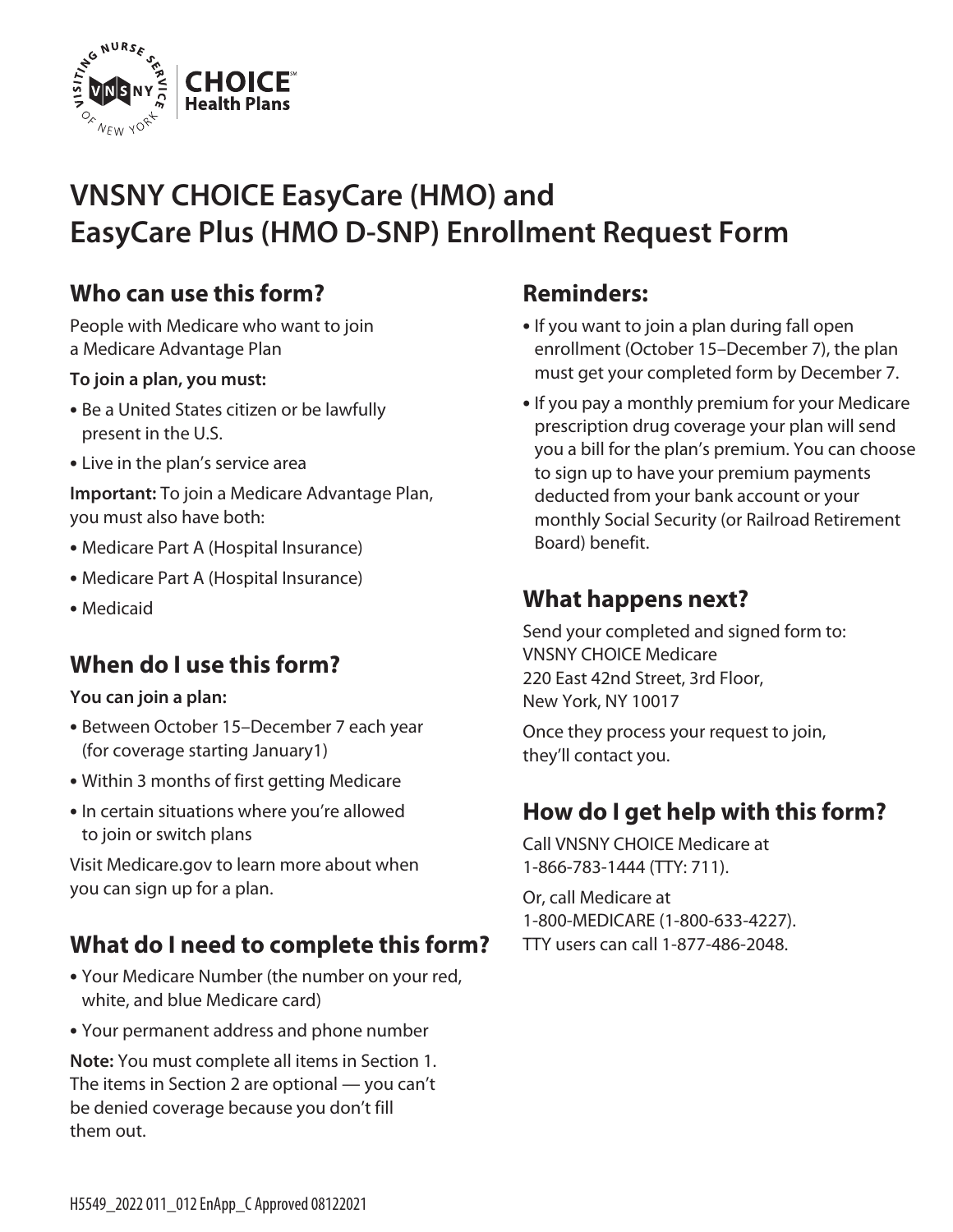# Enrollment Form (Page 1) **Enrollment Form**



| Section 1 – All fields on this page are required (unless marked optional)<br><b>VNSNY CHOICE EasyCare Plus (HMO D-SNP)</b><br><b>VNSNY CHOICE EasyCare (HMO)</b><br>(\$25.00 premium per month)<br>(\$0* premium per month)<br>*Depending on your level of Medicaid eligibility. |                                                                          |                      |                                |  |
|----------------------------------------------------------------------------------------------------------------------------------------------------------------------------------------------------------------------------------------------------------------------------------|--------------------------------------------------------------------------|----------------------|--------------------------------|--|
| <b>FIRST Name:</b>                                                                                                                                                                                                                                                               | <b>LAST Name:</b>                                                        |                      | [Optional: Middle Initial]:    |  |
| Birth Date (mm/dd/yyyy):                                                                                                                                                                                                                                                         | Sex:                                                                     | <b>Phone Number:</b> | <b>Alternate Phone Number:</b> |  |
| $\prime$                                                                                                                                                                                                                                                                         | Male<br>Female<br>$\perp$                                                |                      | $\overline{ }$                 |  |
| Permanent Residence Street Address (Don't enter a P.O. Box):                                                                                                                                                                                                                     |                                                                          |                      |                                |  |
| City:                                                                                                                                                                                                                                                                            | [Optional: County]:                                                      | State:               | ZIP Code:                      |  |
| Mailing Address, if different from your permanent address (PO Box allowed):                                                                                                                                                                                                      |                                                                          |                      |                                |  |
| <b>Street Address:</b>                                                                                                                                                                                                                                                           | City:                                                                    | State:               | ZIP Code:                      |  |
|                                                                                                                                                                                                                                                                                  | <b>Your Medicare information:</b>                                        |                      |                                |  |
| <b>Medicare Number:</b>                                                                                                                                                                                                                                                          |                                                                          |                      |                                |  |
| <b>Answer these important questions:</b>                                                                                                                                                                                                                                         |                                                                          |                      |                                |  |
| 1. Will you have other prescription drug coverage (like VA, TRICARE) in addition to VNSNY CHOICE Medicare?<br>$\Box$ Yes<br>$\Box$ No<br>Name of other coverage:<br>ID # for this coverage:<br>Group # for this coverage                                                         |                                                                          |                      |                                |  |
| 2. Are you a resident in a long-term care facility, such as a nursing home?<br>Yes<br>$\Box$ No<br>$\Box$<br>If "yes," please provide the following information:                                                                                                                 |                                                                          |                      |                                |  |
|                                                                                                                                                                                                                                                                                  |                                                                          |                      |                                |  |
|                                                                                                                                                                                                                                                                                  |                                                                          |                      |                                |  |
| 3. Are you enrolled in your State Medicaid program?<br>T Yes                                                                                                                                                                                                                     | <u> 1989 - Johann Stoff, amerikansk politiker (d. 1989)</u><br>$\Box$ No |                      |                                |  |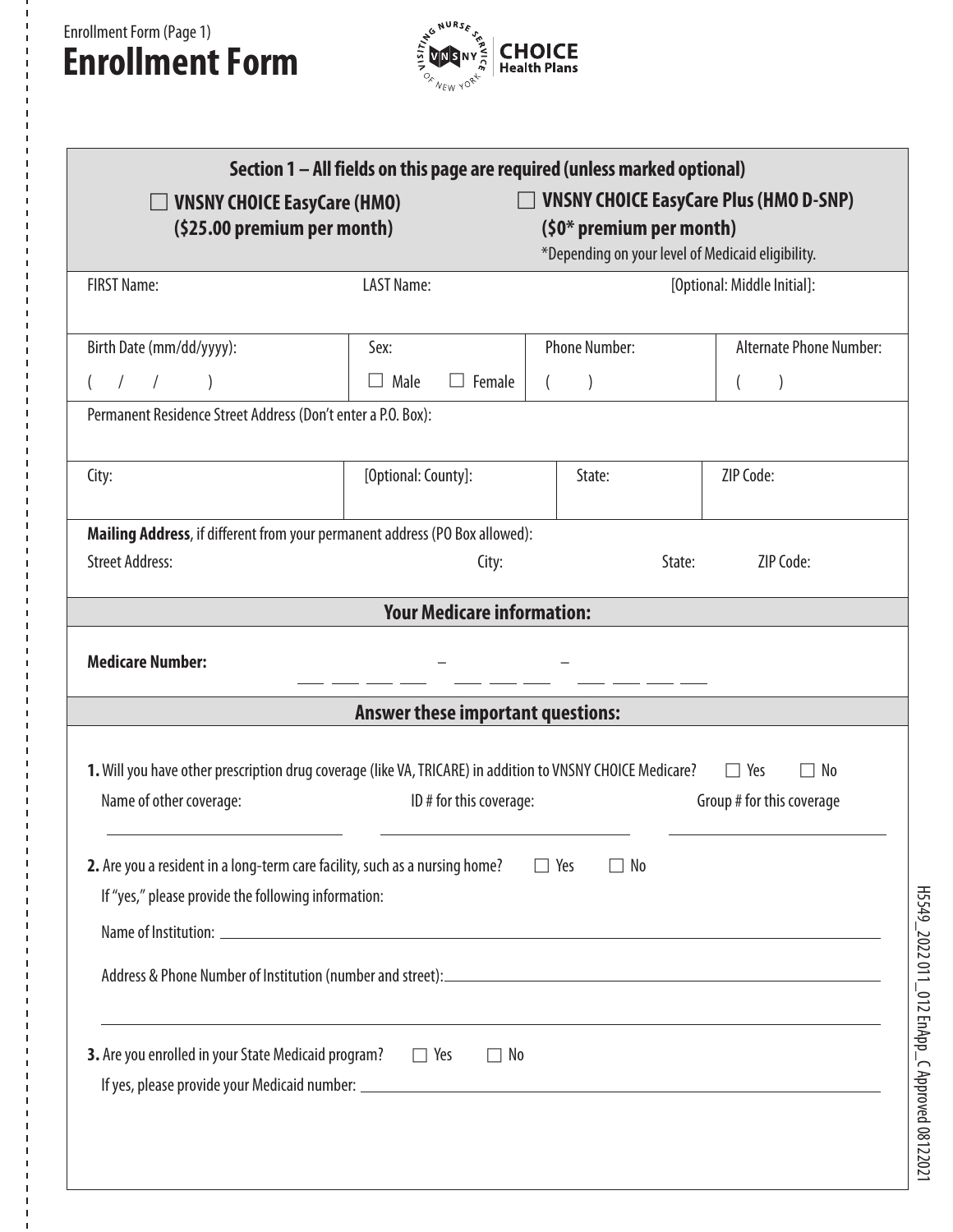#### **IMPORTANT: Read and sign below:**

- I must keep both Hospital (Part A) and Medical (Part B) to stay in VNSNY CHOICE Medicare.
- By joining this Medicare Advantage Plan, I acknowledge that VNSNY CHOICE Medicare will share my information with Medicare, who may use it to track my enrollment, to make payments, and for other purposes allowed by Federal law that authorize the collection of this information (see Privacy Act Statement below).
- Your response to this form is voluntary. However, failure to respond may affect enrollment in the plan.
- The information on this enrollment form is correct to the best of my knowledge. I understand that if I intentionally provide false information on this form, I will be disenrolled from the plan.
- I understand that people with Medicare are generally not covered under Medicare while out of the country, except for limited coverage near the U.S. border.
- I understand that when my VNSNY CHOICE Medicare coverage begins, I must get all of my medical and prescription drug benefits from VNSNY CHOICE Medicare. Benefits and services provided by VNSNY CHOICE Medicare and contained in my VNSNY CHOICE Medicare "Evidence of Coverage" document (also known as a member contract or subscriber agreement) will be covered. Neither Medicare nor VNSNY CHOICE Medicare will pay for benefits or services that are not covered.
- I understand that my signature (or the signature of the person legally authorized to act on my behalf) on this application means that I have read and understand the contents of this application. If signed by an authorized representative (as described above), this signature certifies that:
	- 1) This person is authorized under State law to complete this enrollment, and
	- 2) Documentation of this authority is available upon request by Medicare.

#### **For individuals with Medicare and Medicaid:**

- I understand that I must have Medicaid to be eligible to enroll in VNSNY CHOICE EasyCare Plus.
- I understand that I can enroll or disenroll once per calendar year quarter during the first nine months of the year.
- I understand that I will not be responsible for paying a Part D Late Enrollment Penalty (LEP).

|                                                                                          |                                  | H5549_              |
|------------------------------------------------------------------------------------------|----------------------------------|---------------------|
| Signature:                                                                               | <b>Today's Date:</b>             | 2022 011_012 EnApp  |
| If you are the authorized representative, you must sign above and fill out these fields: |                                  |                     |
| Name:                                                                                    | Address:                         |                     |
| Phone Number: (                                                                          | <b>Relationship to Enrollee:</b> | C Approved 08122021 |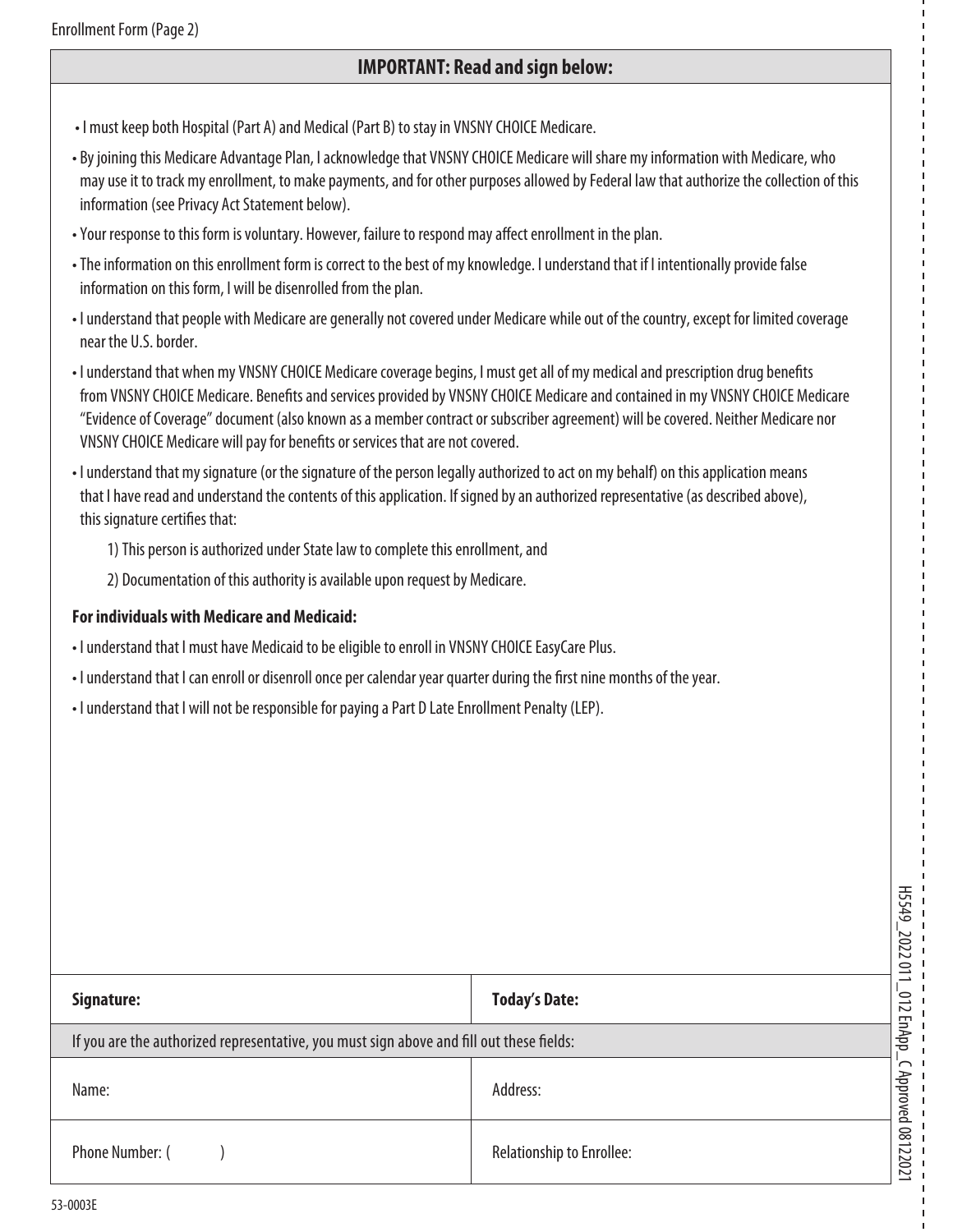Enrollment Form (Page 3)

|                                                                                                                                                                                         | Section 2 – All fields on this page are optional                                                                                                                                                                                                                                                                                                                                                                                                                                                                                                                                                                                                                                      |
|-----------------------------------------------------------------------------------------------------------------------------------------------------------------------------------------|---------------------------------------------------------------------------------------------------------------------------------------------------------------------------------------------------------------------------------------------------------------------------------------------------------------------------------------------------------------------------------------------------------------------------------------------------------------------------------------------------------------------------------------------------------------------------------------------------------------------------------------------------------------------------------------|
|                                                                                                                                                                                         | Answering these questions is your choice. You can't be denied coverage because you don't fill them out.                                                                                                                                                                                                                                                                                                                                                                                                                                                                                                                                                                               |
| Select one if you want us to send you information in a language other than English.                                                                                                     |                                                                                                                                                                                                                                                                                                                                                                                                                                                                                                                                                                                                                                                                                       |
| $\Box$ Spanish<br>$\Box$ Chinese                                                                                                                                                        |                                                                                                                                                                                                                                                                                                                                                                                                                                                                                                                                                                                                                                                                                       |
| Select one if you want us to send you information in an accessible format.                                                                                                              |                                                                                                                                                                                                                                                                                                                                                                                                                                                                                                                                                                                                                                                                                       |
| $\Box$ Braille<br>$\Box$ Large print<br>$\Box$ Audio CD                                                                                                                                 |                                                                                                                                                                                                                                                                                                                                                                                                                                                                                                                                                                                                                                                                                       |
| We are open 7 days a week from 8 am $-$ 8pm. (TTY: 711).                                                                                                                                | Please contact VNSNY CHOICE Medicare at 1-866-783-1444 if you need information in an accessible format other than what's listed above.                                                                                                                                                                                                                                                                                                                                                                                                                                                                                                                                                |
| Do you work? $\Box$ Yes<br>$\Box$ No                                                                                                                                                    | Does your spouse work?<br>$\Box$ Yes<br>$\Box$ No                                                                                                                                                                                                                                                                                                                                                                                                                                                                                                                                                                                                                                     |
| List your Primary Care Physician (PCP), clinic or health center:                                                                                                                        |                                                                                                                                                                                                                                                                                                                                                                                                                                                                                                                                                                                                                                                                                       |
|                                                                                                                                                                                         |                                                                                                                                                                                                                                                                                                                                                                                                                                                                                                                                                                                                                                                                                       |
|                                                                                                                                                                                         |                                                                                                                                                                                                                                                                                                                                                                                                                                                                                                                                                                                                                                                                                       |
|                                                                                                                                                                                         | I want to get Complaint (Grievance) Notices, Appeals Decisions, Referral Notices, Service Authorization Notices and Decisions via email.                                                                                                                                                                                                                                                                                                                                                                                                                                                                                                                                              |
| $\Box$ No<br>$\Box$ Yes                                                                                                                                                                 |                                                                                                                                                                                                                                                                                                                                                                                                                                                                                                                                                                                                                                                                                       |
|                                                                                                                                                                                         |                                                                                                                                                                                                                                                                                                                                                                                                                                                                                                                                                                                                                                                                                       |
|                                                                                                                                                                                         |                                                                                                                                                                                                                                                                                                                                                                                                                                                                                                                                                                                                                                                                                       |
| Please select a premium payment option:<br>$\Box$ Get a bill<br>I get monthly benefits from: □ Social Security □ RRB<br>(or the RRB). DON'T pay VNSNY CHOICE Medicare the Part D-IRMAA. | $\Box$ Automatic deduction from your monthly Social Security or Railroad Retirement Board (RRB) benefit check.<br>If you have to pay a Part D-Income Related Monthly Adjustment Amount (Part D-IRMAA), you must pay this extra amount<br>in addition to your plan premium. The amount is usually taken out of your Social Security benefit, or you may get a bill from Medicare                                                                                                                                                                                                                                                                                                       |
|                                                                                                                                                                                         | <b>PRIVACY ACT STATEMENT</b>                                                                                                                                                                                                                                                                                                                                                                                                                                                                                                                                                                                                                                                          |
|                                                                                                                                                                                         | The Centers for Medicare & Medicaid Services (CMS) collects information from Medicare plans to track beneficiary enrollment in Medicare<br>Advantage (MA) Plans, improve care, and for the payment of Medicare benefits. Sections 1851 and 1860D-1 of the Social Security Act<br>and 42 CFR §§ 422.50 and 422.60 authorize the collection of this information. CMS may use, disclose and exchange enrollment data from<br>Medicare beneficiaries as specified in the System of Records Notice (SORN) "Medicare Advantage Prescription Drug (MARx)", System No.<br>09-70-0588. Your response to this form is voluntary. However, failure to respond may affect enrollment in the plan. |
| <b>Office Use Only:</b>                                                                                                                                                                 | Tracking Code: ________________________                                                                                                                                                                                                                                                                                                                                                                                                                                                                                                                                                                                                                                               |
|                                                                                                                                                                                         |                                                                                                                                                                                                                                                                                                                                                                                                                                                                                                                                                                                                                                                                                       |
|                                                                                                                                                                                         |                                                                                                                                                                                                                                                                                                                                                                                                                                                                                                                                                                                                                                                                                       |
|                                                                                                                                                                                         |                                                                                                                                                                                                                                                                                                                                                                                                                                                                                                                                                                                                                                                                                       |
|                                                                                                                                                                                         |                                                                                                                                                                                                                                                                                                                                                                                                                                                                                                                                                                                                                                                                                       |
|                                                                                                                                                                                         |                                                                                                                                                                                                                                                                                                                                                                                                                                                                                                                                                                                                                                                                                       |
|                                                                                                                                                                                         |                                                                                                                                                                                                                                                                                                                                                                                                                                                                                                                                                                                                                                                                                       |

 $\mathbf I$ T  $\mathbf{I}$ 

 $\mathbf{I}$  $\overline{1}$  $\overline{1}$ 

 $\blacksquare$ I

I.